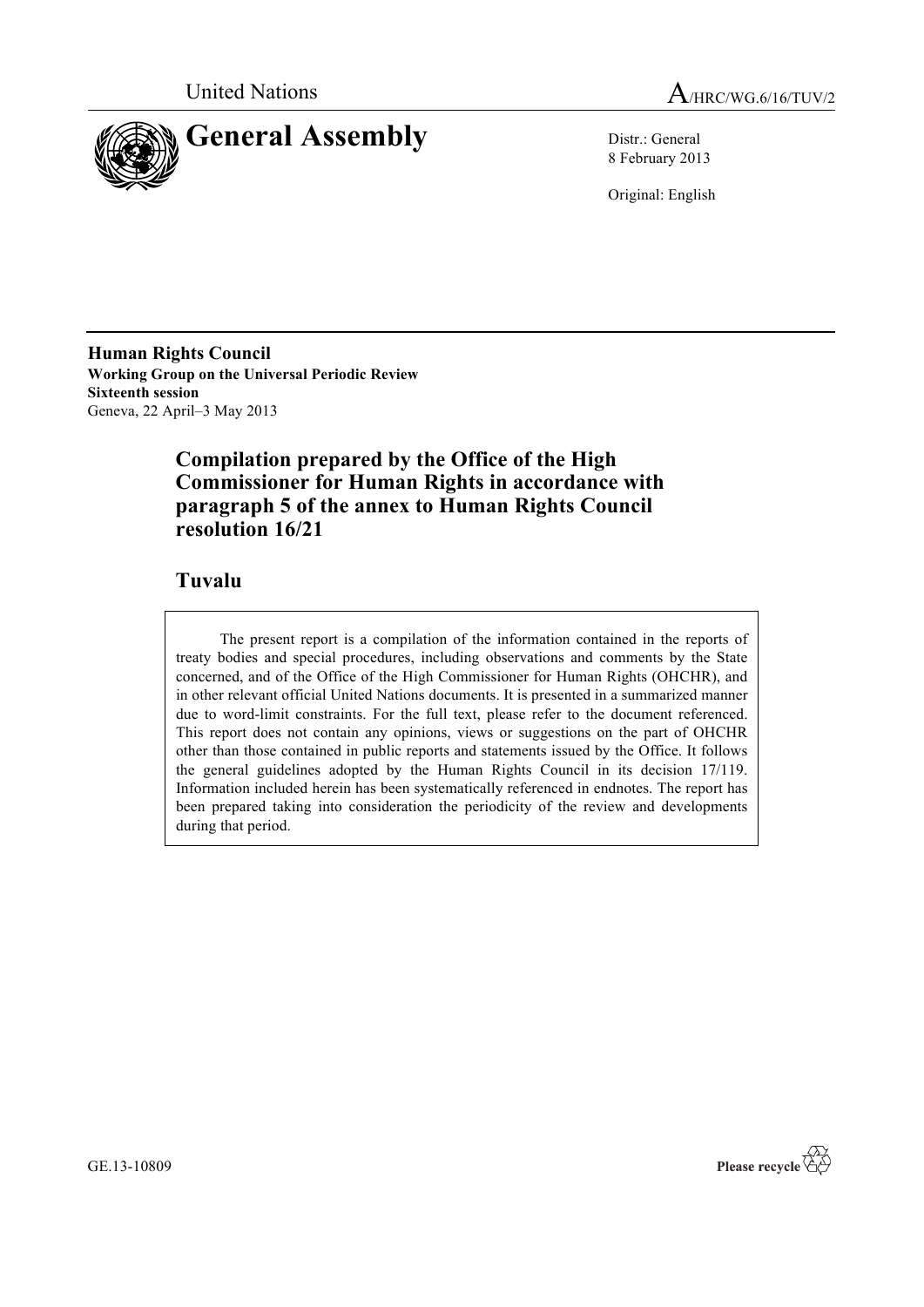# **I. Background and framework**

# **A. Scope of international obligations**<sup>1</sup>

### **International human rights treaties**<sup>2</sup>

|                                                           | Status during previous cycle | Action after review | Not ratified/not<br>accepted |
|-----------------------------------------------------------|------------------------------|---------------------|------------------------------|
| Ratification,                                             | CEDAW (1999)                 |                     | <b>ICERD</b>                 |
| accession or<br>succession                                | CRC (1995)                   |                     | <b>ICESCR</b>                |
|                                                           |                              |                     | <b>ICCPR</b>                 |
|                                                           |                              |                     | <b>ICCPR-OP2</b>             |
|                                                           |                              |                     | <b>CAT</b>                   |
|                                                           |                              |                     | OP-CAT                       |
|                                                           |                              |                     | OP-CRC-AC                    |
|                                                           |                              |                     | OP-CRC-SC                    |
|                                                           |                              |                     | <b>ICRMW</b>                 |
|                                                           |                              |                     | <b>CRPD</b>                  |
|                                                           |                              |                     | <b>CPED</b>                  |
| Reservations,<br>declarations<br>and/or<br>understandings |                              |                     |                              |
| Complaint                                                 |                              |                     | <b>ICERD</b>                 |
| procedures,<br>inquiry and                                |                              |                     | OP-ICESCR                    |
| urgent action <sup>3</sup>                                |                              |                     | <b>ICCPR</b>                 |
|                                                           |                              |                     | <b>ICCPR-OP1</b>             |
|                                                           |                              |                     | OP-CEDAW                     |
|                                                           |                              |                     | <b>CAT</b>                   |
|                                                           |                              |                     | OP-CRC-IC                    |
|                                                           |                              |                     | <b>ICRMW</b>                 |
|                                                           |                              |                     | OP-CRPD                      |
|                                                           |                              |                     | <b>CPED</b>                  |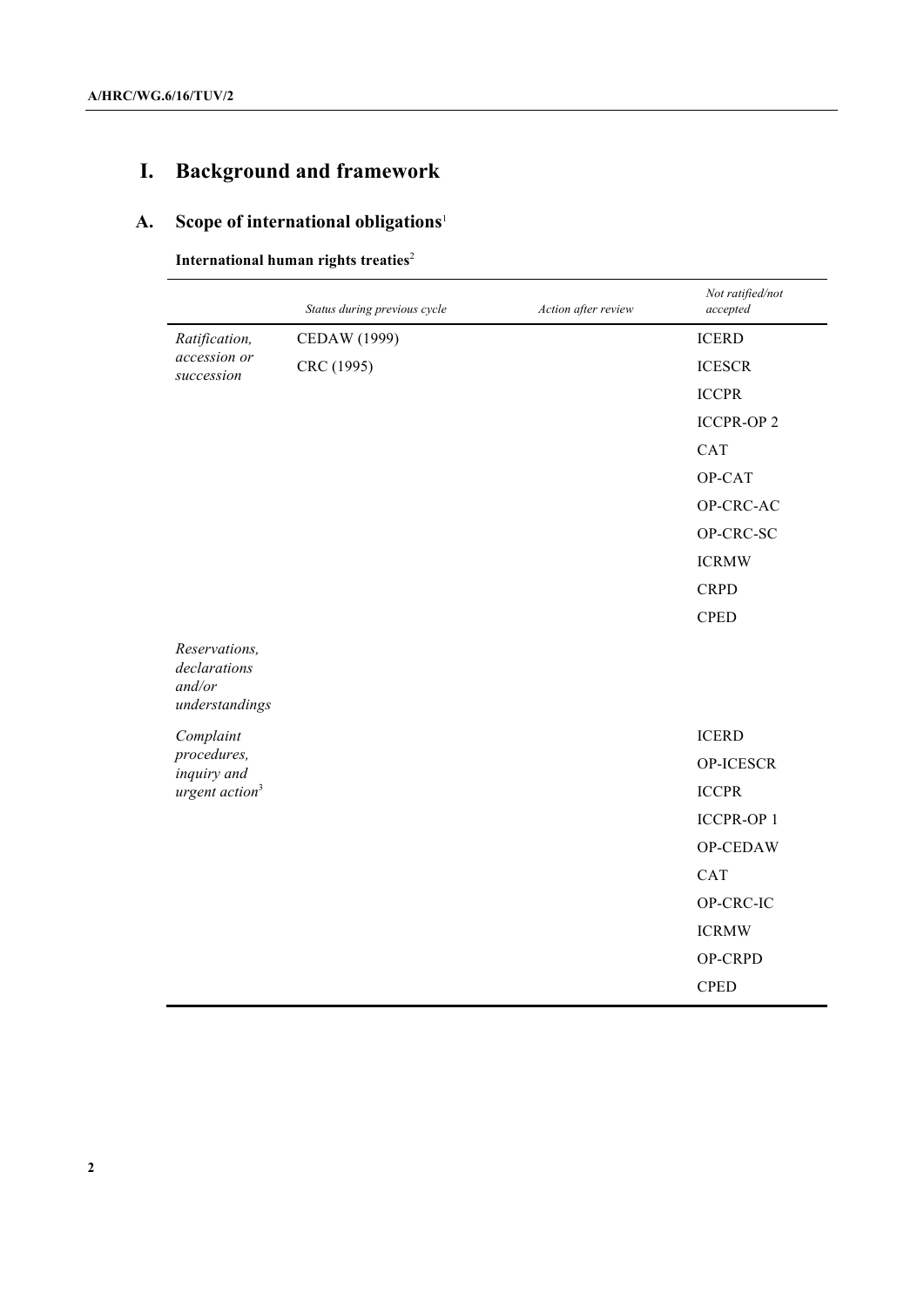|                                             | Status during previous cycle                                                         | Action after review | Not ratified                                                                         |
|---------------------------------------------|--------------------------------------------------------------------------------------|---------------------|--------------------------------------------------------------------------------------|
| Ratification,<br>accession or<br>succession | Convention on refugees <sup>4</sup><br>Geneva Conventions of 12 August<br>$1949^{5}$ |                     | Convention on the<br>Prevention and<br>Punishment of the<br>Crime of Genocide        |
|                                             |                                                                                      |                     | Rome Statute of the<br><b>International Criminal</b><br>Court                        |
|                                             |                                                                                      |                     | Palermo Protocol <sup>6</sup>                                                        |
|                                             |                                                                                      |                     | Conventions on<br>stateless persons <sup>7</sup>                                     |
|                                             |                                                                                      |                     | Additional Protocols I,<br>II and III to the 1949<br>Geneva Conventions <sup>8</sup> |
|                                             |                                                                                      |                     | ILO fundamental<br>conventions <sup>9</sup>                                          |
|                                             |                                                                                      |                     | <b>ILO</b> Conventions Nos.<br>169 and $189^{10}$                                    |
|                                             |                                                                                      |                     | <b>UNESCO</b> Convention<br>against Discrimination<br>in Education                   |

#### **Other main relevant international instruments**

1. In 2009, the Committee on the Elimination of Discrimination against Women (CEDAW) encouraged Tuvalu to ratify ICESCR, ICCPR, ICERD, ICRMW, CPED, CRPD and OP-CEDAW.<sup>11</sup>

2. CEDAW invited Tuvalu to accept the amendment to article 20, paragraph 1 of the Convention.<sup>12</sup>

3. UNHCR recommended that Tuvalu consider acceding to the 1954 Convention relating to the Status of Stateless Persons and to the 1961 Convention on the Reduction of Statelessness. 13

4. UNESCO recommended that Tuvalu ratify the 1960 Convention against Discrimination in Education and submit a report to the 8th Consultation on the measures taken for the implementation of the Convention and Recommendation against Discrimination in Education (covering the period 2006-2011), the results of which will be submitted to UNESCO's governing bodies at the end of 2013.<sup>14</sup>

### **B. Constitutional and legislative framework**

5. CEDAW urged Tuvalu to proceed with the full incorporation of the Convention into its domestic legal system.15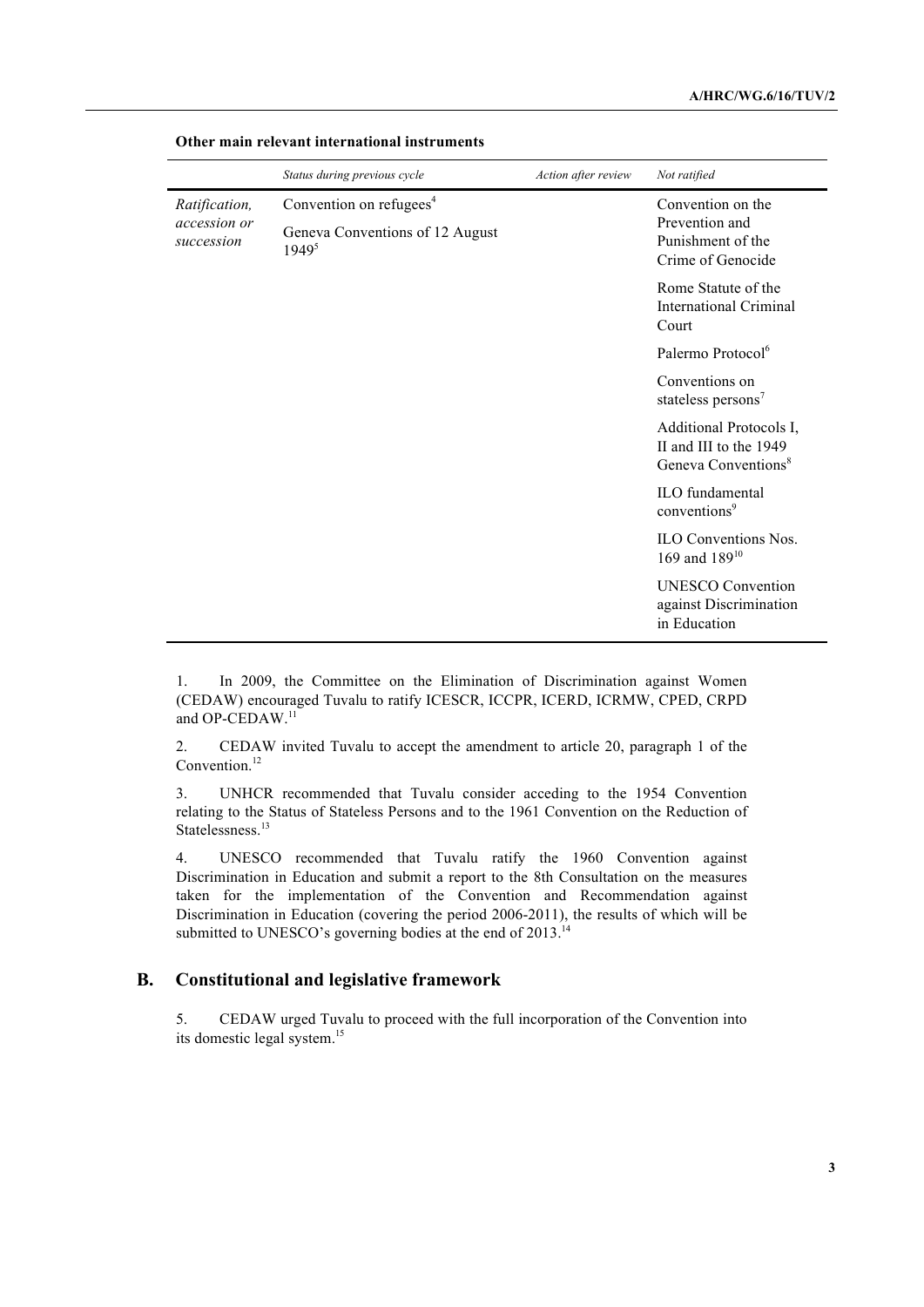### **C. Institutional and human rights infrastructure and policy measures**

6. While welcoming the Department of Women's Affairs within the Ministry of Home Affairs and the National Coordinating Committee for Women<sup>16</sup>, CEDAW was concerned that they did not have the authority, capacity nor resources to promote the Convention and coordinate the use of gender mainstreaming across all Government sectors and levels<sup>17</sup>. It called upon Tuvalu to strengthen the national machinery to promote gender equality and gender mainstreaming.<sup>18</sup>

7. CEDAW urged Tuvalu to ensure that the Office of the People's Lawyer, the main agency providing legal aid, is maintained with adequate human and financial resources.<sup>19</sup>

8. CEDAW noted that women and gender development are reflected in the National Strategic Development Plan Te Kakeega II 2005-2015 and welcomed the Revised Tuvalu National Women's Policy of 2006 and the medium-term Corporate Plan 2007-2009.<sup>20</sup>

9. CEDAW invited Tuvalu to ensure that all national development plans, policies and programmes explicitly promote women's empowerment and the principle of equality of women and men.<sup>21</sup>

10. CEDAW recommended that Tuvalu apply temporary special measures in areas in which women are underrepresented or disadvantaged; accelerate women's advancement; and include in its legislation specific provisions on the application of temporary special measures.<sup>22</sup>

11. CEDAW was concerned at the inadequate knowledge about women's rights and the concept of substantive gender equality in society in general and at women's lack of knowledge of their rights. It encouraged Tuvalu to disseminate and raise awareness about the Convention and other legislation; and ensure that the Convention is applied by all Government branches as a framework for all laws, court decisions and policies on gender equality and the advancement of women.<sup>23</sup>

### **II. Cooperation with human rights mechanisms**

### A. Cooperation with treaty bodies<sup>24</sup>

#### **1. Reporting status**

| Treaty body  | Concluding<br>observations<br>included in<br>previous review | Latest report<br>submitted<br>since previous<br>review | Latest<br>concluding<br>observations | Reporting status                                                      |
|--------------|--------------------------------------------------------------|--------------------------------------------------------|--------------------------------------|-----------------------------------------------------------------------|
| <b>CEDAW</b> |                                                              | 2008/2012                                              | <b>July 2009</b>                     | Third to fourth reports received in<br>2012 and pending consideration |
| <b>CRC</b>   |                                                              | 2012                                                   |                                      | Initial report pending<br>consideration                               |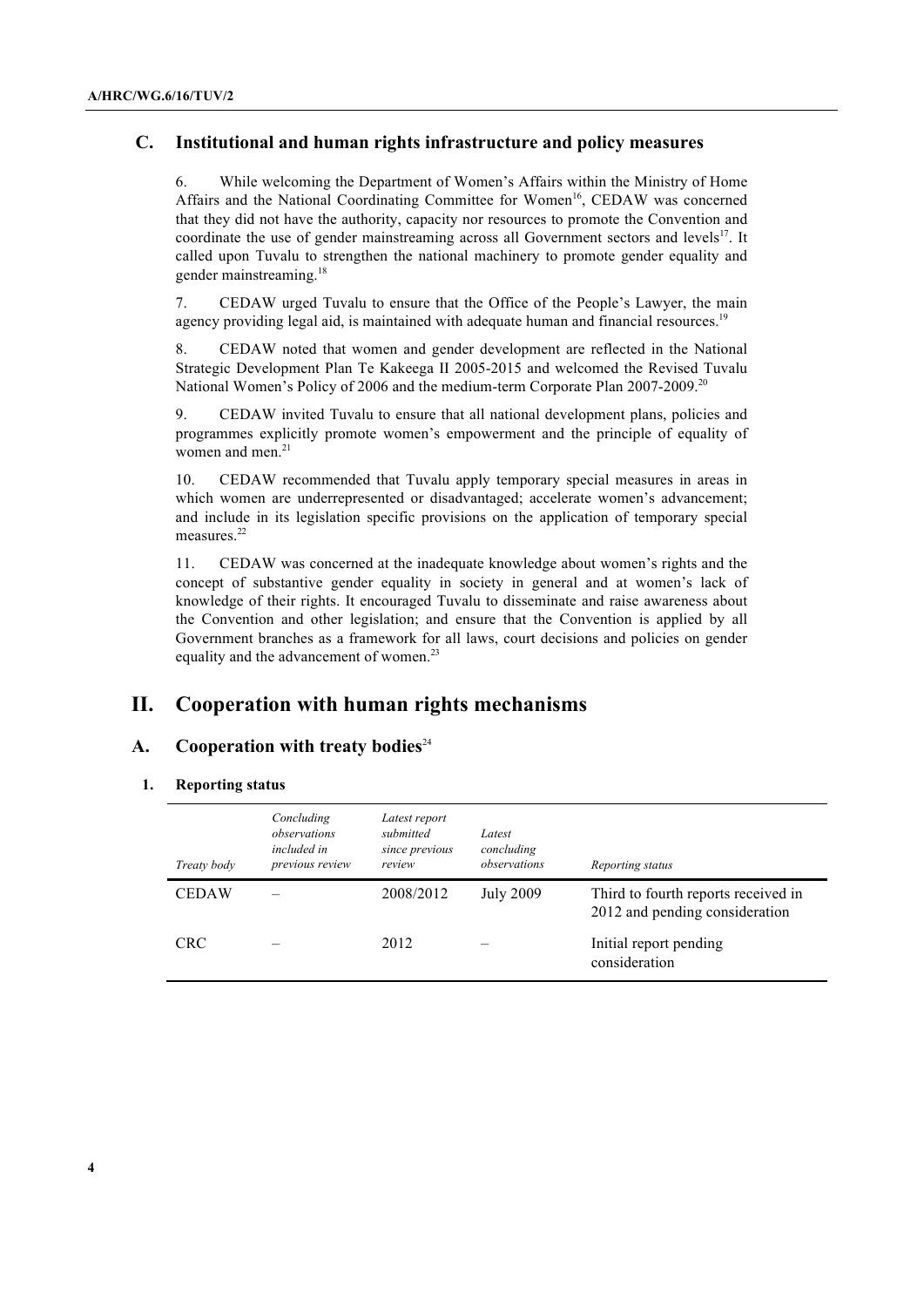#### **2. Responses to specific follow-up requests by treaty bodies**

| Treaty body  | Due in | Subject matter                                                      | Submitted in |
|--------------|--------|---------------------------------------------------------------------|--------------|
| <b>CEDAW</b> | 2010   | Definition of equality and violence against<br>women. <sup>25</sup> |              |

#### **Concluding observations**

### **B. Cooperation with special procedures**<sup>26</sup>

|                                                              | Status during previous cycle | Current status                                               |  |
|--------------------------------------------------------------|------------------------------|--------------------------------------------------------------|--|
| Standing invitation                                          | N <sub>0</sub>               | N <sub>0</sub>                                               |  |
| Visits undertaken                                            |                              | Water and sanitation (17-19)<br>July 2012)                   |  |
| <i>Visits agreed to in</i><br>principle                      |                              |                                                              |  |
| <i>Visits requested</i>                                      |                              |                                                              |  |
| Responses to letters of<br>allegations and urgent<br>appeals |                              | During the period under review, no communications were sent. |  |

### **C. Cooperation with the Office of the High Commissioner for Human Rights**

12. Tuvalu is covered by the OHCHR Regional Office for the Pacific (RO Pacific) in Suva, Fiji.<sup>27</sup>

### **III. Implementation of international human rights obligations**

### **A. Equality and non-discrimination**

13. CEDAW noted with concern that the 1986 Constitution did not include sex as a prohibited ground of discrimination and that neither the Constitution nor other legislation embodied the principle of equality between women and men or contained a definition of discrimination against women, covering both direct and indirect discrimination, or extended to acts of both public and private actors. It recommended that Tuvalu amend section 27 (1) of the Constitution; incorporate into the legislation the principle of equality between women and men and a prohibition of discrimination on the basis of sex; and enact legislation to enforce the prohibition of discrimination.<sup>28</sup>

14. CEDAW was concerned that section 27 (3) (d) of the Constitution allowed discrimination in areas such as adoption, marriage, divorce, burial and landownership. It called upon Tuvalu to conduct a holistic review of its legislation; amend or repeal all discriminatory legislation, including the laws governing landownership; and close any legislative gaps. It encouraged Tuvalu to raise the awareness of legislators about the need to ensure de jure and de facto equality for women.<sup>29</sup>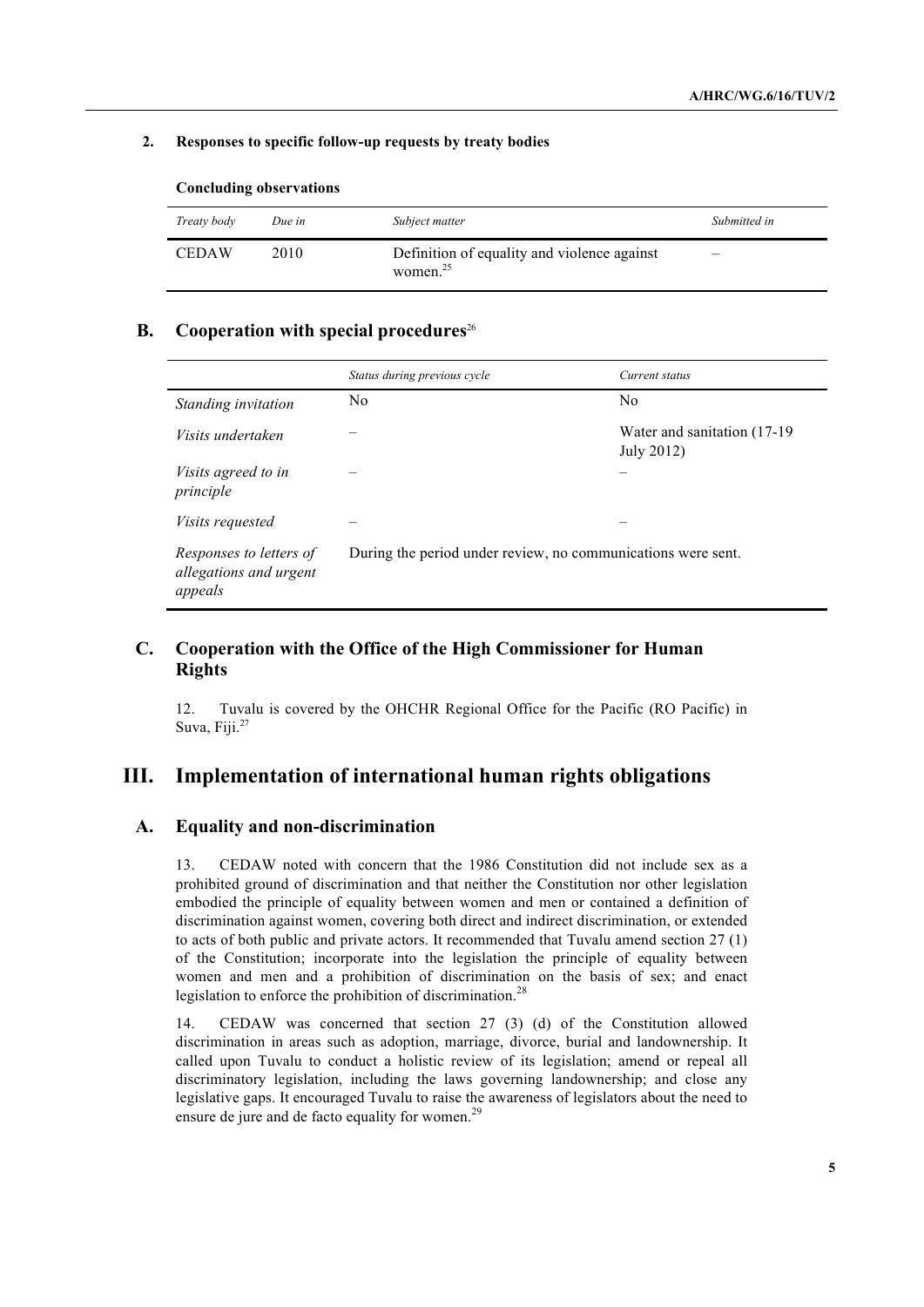15. CEDAW expressed concern at norms, practices, traditions, patriarchal attitudes and deep-rooted stereotypes regarding the roles of women and men. It urged Tuvalu to eliminate cultural practices and stereotypes that discriminate against women; strengthen understanding of the equality of women and men; and enhance a positive and nonstereotypic portrayal of women.<sup>30</sup>

16. CEDAW expressed concern about the disadvantaged position of women in rural and remote areas, particularly discriminating against them when accessing education, health care, employment and participation in decision making processes at the community level. It called upon Tuvalu to pay special attention to the needs of rural women by ensuring their participation in decision-making processes and access to, inter alia, health, education and employment.<sup>31</sup>

17. CEDAW was concerned that land ownership in Tuvalu was based on the communal family grouping ("Kaitasi"); and that land was inherited through male lineage. It recommended that Tuvalu ensure that men and women have equal access to land ownership.<sup>32</sup> UNDP/UNAIDS noted that eldest sons were advantaged over daughters in relation to both land and important resource rights such as fishponds.<sup>33</sup>

### **B. Right to life, liberty and security of the person**

18. CEDAW expressed concern at violence against women, including domestic violence; at the fact that such violence would be accompanied by a culture of impunity; that traditional apologies were accepted as a form of resolution for such offences; at the lack of a comprehensive legal framework addressing all forms of violence against women; and at insufficient judicial recourse for victims, enforcement measures, victim services and protection. It urged Tuvalu to address and prevent all forms of violence against women; prosecute and punish offenders; provide services for victims; enact a comprehensive legal framework to encompass all types of violence against women; raise public awareness about violence against women; ensure that women and girls, who are victims, have access to means of redress and protection; implement training for the judiciary and public officials, particularly law enforcement personnel and health-service providers; establish a monitoring and evaluation mechanism; and enact the 2009 Police Powers and Duties Bill.<sup>34</sup>

19. CEDAW was concerned that, under section 156 (5) of the Penal Code, any female of 15 years of age or above who allowed her grandfather, father, brother or son to have sexual intercourse with her shall be guilty of a felony and urged Tuvalu to repeal such section. It was also concerned at discriminatory provisions concerning prosecution and sentencing and at the fact that sentences for all sexual offences designated maximum but not minimum sentences and that marital rape was not prohibited under the Penal Code. It called upon Tuvalu to amend its legislative framework regarding sexual offences and include marital rape as a specific offence.<sup>35</sup>

20. The UNDP Asia-Pacific Human Development Report indicated that there was a common practice called *moetolo* where a man creeps into the *fale* (traditional house) and rapes a woman, while others are sleeping or pretending to sleep. If the rapist is taken to court, the court may maintain that, if a woman was really being raped, someone would have taken action to stop it. Judicial officials often share a belief that the watchers refused to interfere because they thought that women's role was to please men. In most cases, the man would only be charged with trespassing.<sup>36</sup>

21. CEDAW was concerned that corporal punishment continued to be lawful in schools under article 29 of the Education Act (1976) and article 226 of the Penal Code and recommended that Tuvalu prohibit it.<sup>37</sup>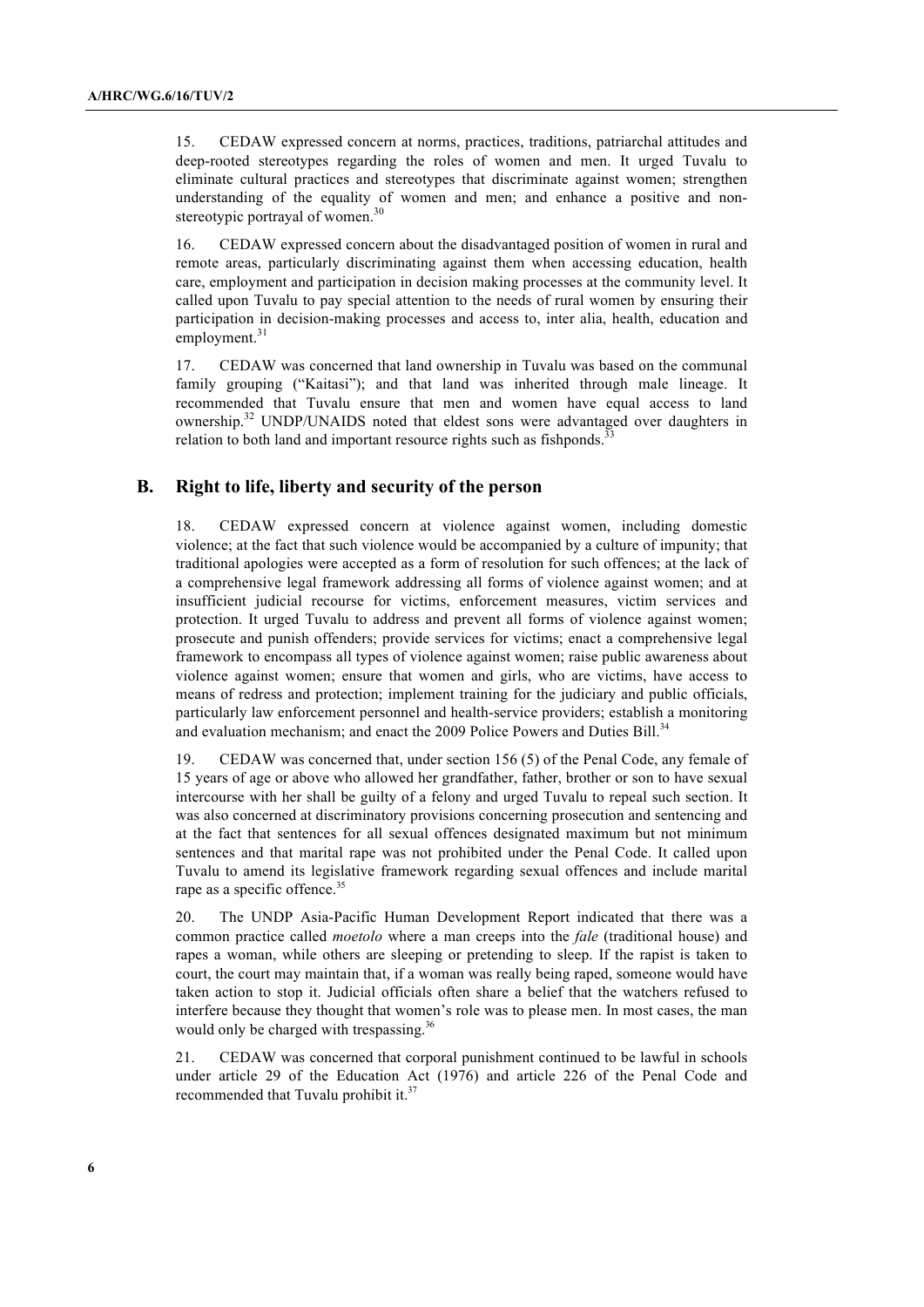### **C. Administration of justice and the rule of law**

22. RO Pacific reported that concerns continued to be raised about access to justice in Tuvalu which had only a Magistrate's Court sitting in Funafuti and a High Court that sat only twice a year. The location of the High Court made it difficult for people from the outer islands to access, and increased the cost of justice. RO Pacific also noted that the appeal in the *Teonea* v. *Kaupule* case was the first appeal from the High Court, and the first time the Court of Appeal had been formed.<sup>38</sup>

23. CEDAW was concerned at women's lack of access to justice and the difficulties they faced in obtaining redress in the courts, including due to lack of legal assistance. It encouraged Tuvalu to ensure that women have access to the courts on equal terms with men.<sup>39</sup>

24. CEDAW was concerned that the judiciary did not provide guarantees of women's access to justice and that it did not allow women to bring cases before the national courts; and that Tuvalu lacked a comprehensive system for receiving complaints. It urged Tuvalu to set up a complaints system to ensure that women have effective access to justice.<sup>40</sup>

### **D. Right to privacy, marriage and family life**

25. CEDAW, concerned about a discriminatory provision in the Constitution affecting, in certain circumstances, the transmission of citizenship by Tuvaluan women to their children on the basis of equality with men, requested Tuvalu to amend without delay its legislation on nationality.<sup>41</sup>

26. UNHCR indicated that Tuvalu's Constitution (Part III) provided that children born in Tuvalu could only acquire nationality if one of their parents was also Tuvaluan. This means that if a child was born in Tuvalu to parents who were stateless or foreigners who were unable to pass on their nationality to the child, the child would be stateless. Tuvalu's Citizenship Act (Section 8) states that a Tuvaluan citizen cannot renounce his/her citizenship except if he/she has citizenship elsewhere or is renouncing for the purpose of obtaining citizenship elsewhere. This renunciation provision might also lead to statelessness in cases where nationals renounce their Tuvaluan nationality to acquire a foreign nationality but subsequently failed to acquire it.<sup>42</sup>

27. UNHCR recommended that Tuvalu amend legislation to include a safeguard against statelessness that provides that children born in the territory, who would otherwise be stateless, acquire Tuvaluan nationality, and that nationals can only renounce their Tuvaluan nationality, if they possess or have an assurance to acquire a foreign nationality.<sup>43</sup>

28. CEDAW was concerned about forced or arranged marriages, especially in the outer islands; and that the age of marriage was 16 years. It called upon Tuvalu to raise the minimum age of marriage to 18 years.<sup>44</sup>

29. CEDAW was concerned that the dissolution of marriage left women and children in a vulnerable situation and urged Tuvalu to complete its reform of family law and ensure that spouses have the same rights and responsibilities both during marriage and in the event of its dissolution. It was further concerned at the failure of Tuvalu to enforce maintenance orders and invited the country to put in place legislative and other measures, including the review and amendment of existing laws, to guarantee the enforcement of maintenance orders.<sup>45</sup>

30. CEDAW, concerned that the custodial rights of a child born out of wedlock would automatically be given to the father if he accepted paternity once the child was two years of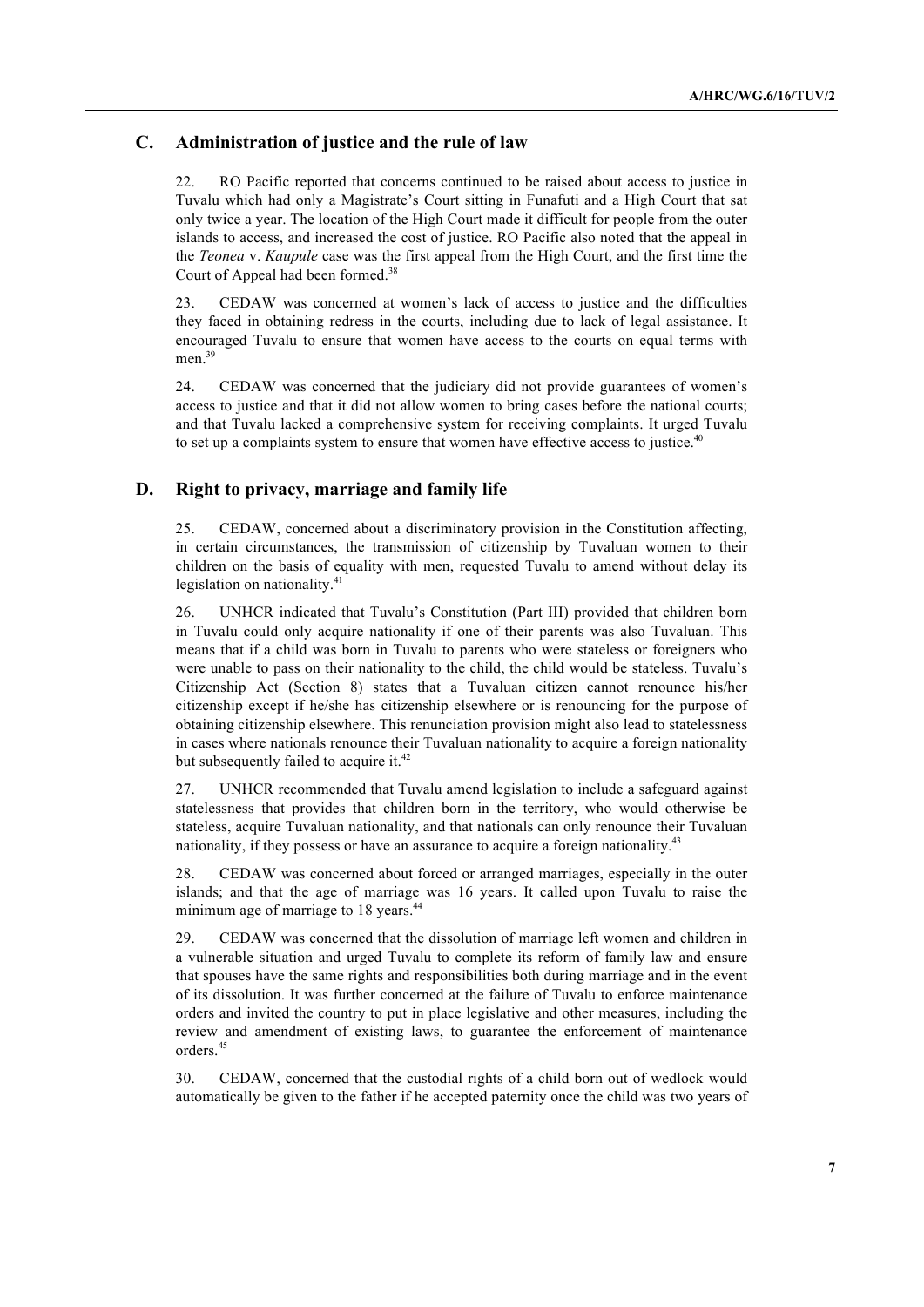age, invited Tuvalu to amend section 20 of the Native Lands Act concerning custody over children born out of wedlock.<sup>46</sup>

31. UNDP/UNAIDS indicated that colonization brought the introduction of laws that criminalized same-sex behaviour, particularly male-male sex. Although these laws have been repealed in some of common law countries, colonial indecency and sodomy laws remained in penal codes in most Pacific countries, including Tuvalu.<sup>47</sup>

### **E. Freedom of religion or belief and expression, and right to participate in public and political life**

32. RO Pacific noted that, under the Constitution, restrictions on the exercise of the right to worship and freedom of expression and information were permissible if their exercise was "divisive, unsettling or offensive to the people, or directly threaten Tuvaluan values and culture."<sup>48</sup>

33. RO Pacific indicated that the Court of Appeal met in September 2009 to hear the appeal from the judgement of the High Court in the *Teonea* v. *Kaupule*. In 2006, the High Court had ruled that the banning by the Nanumaga Kaupule (traditional island assembly) of the Brethren Church from coming and setting up a church in Nanumaga was not a violation of the freedom of worship. RO Pacific noted that the Nanumaga Kaupule had felt that allowing the church to come to Nanumaga would be divisive, unsettling and constituted a direct threat to the values and culture of the Nanumaga community. The Court of Appeal decided the 2003 resolution adopted by the Nanumaga Kaupule, whereby the establishment of churches on the island of Nanumaga was prevented, was unconstitutional.<sup>49</sup>

34. UNESCO stated that defamation and libel remained a criminal offence under Part XIX of the criminal code and recommended that Tuvalu decriminalize defamation and subsequently incorporate it into the civil code in accordance with international standards.<sup>50</sup>

35. UNESCO indicated that there was no freedom of information law and recommended that Tuvalu begin the process to introduce a freedom of information law to enable public information to be accessed easily and freely by the public in accordance with international standards.<sup>51</sup>

36. UNESCO stated that media self-regulatory mechanisms were not developed and that the State owned the only radio station, newspaper, and television station. It recommended that Tuvalu strengthen capacity in the field of journalism standards and ethics to develop the media self-regulatory mechanism both for media professionals and policy-makers.<sup>52</sup>

37. While noting that the Constitution and electoral laws provided equal opportunities for men and women regarding political participation, CEDAW expressed its concern at the low levels of participation of women in public and political life, especially at the highest levels of decision-making, local government, including the decision-making bodies (Falekaupule) and island councils (Kaupules), the judiciary, corporate sector and statutory boards, international civil service and in religious life. It urged Tuvalu to increase the number of women in elected and appointed office at all levels, including in the diplomatic service; take temporary special measures to accelerate the increase of representation of women; highlight the importance of women's full and equal participation in leadership positions; and empower women in the outer islands.<sup>53</sup>

38. RO Pacific noted that, as of October 2011, there was only one female member in the 15-member Parliament.<sup>54</sup>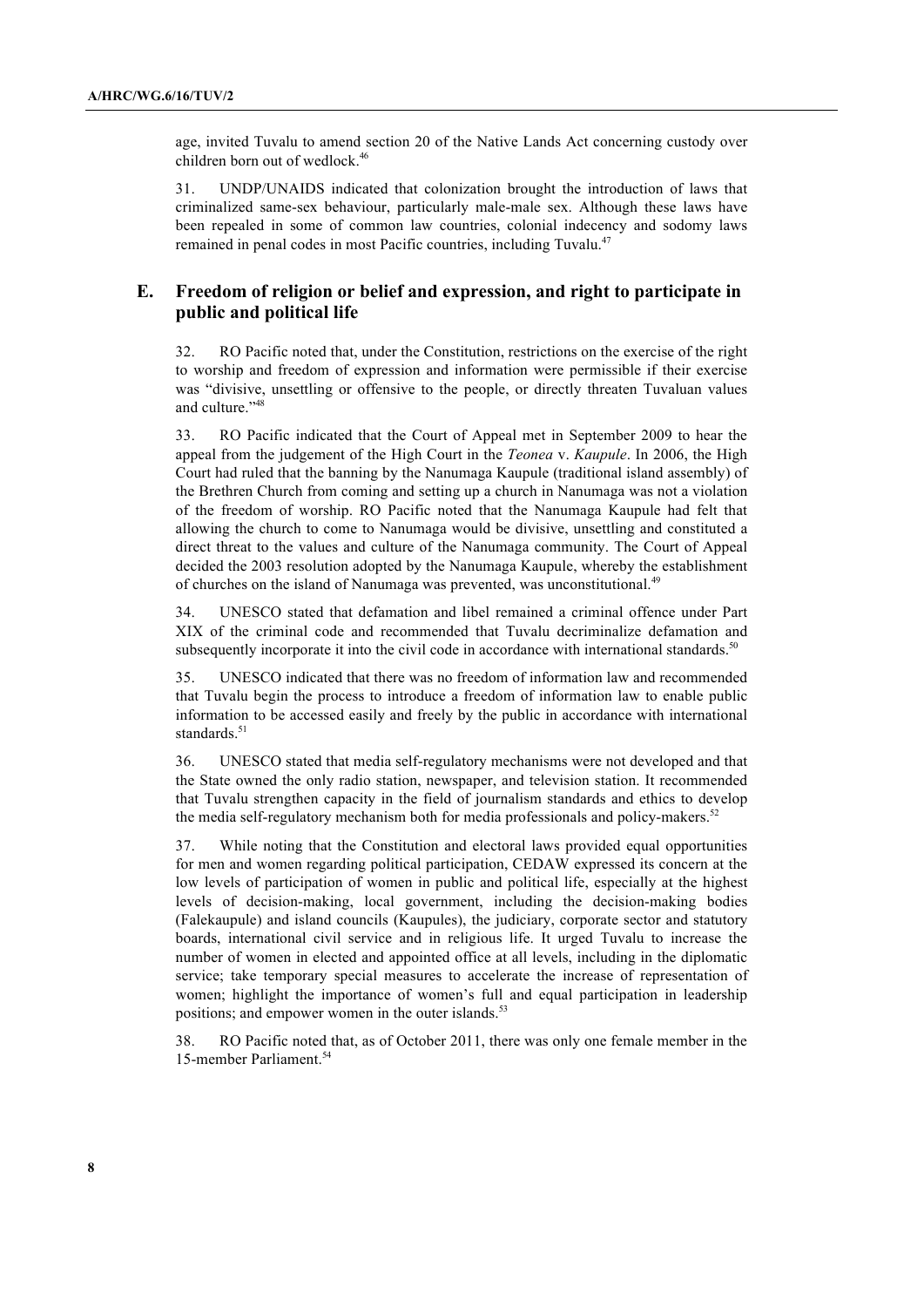### **F. Right to work and to just and favourable conditions of work**

39. CEDAW expressed concern about the discrimination faced by women in employment, as reflected by the gender wage gap and occupational segregation and requested Tuvalu to ensure equal opportunities for women in the labour market; protect women from discrimination and exploitation; apply the principle of equal remuneration and equal opportunities at work; and encourage women to choose non-traditional fields of employment.<sup>55</sup>

### **G. Right to social security and to an adequate standard of living**

40. At the end of her 2012 mission, the Special Rapporteur on the human right to safe drinking water and sanitation recommended that Tuvalu adopt and implement a national water strategy and plan of action covering the entire population. She added that the strategy and plan of action should be devised, and periodically reviewed, on the basis of a participatory and transparent process and that a clear legal framework needed also to be put in place for the sector.<sup>56</sup>

41. She welcomed the Draft Water Act as well as the Sustainable and Integrated Water and Sanitation Policy being developed and encouraged the Government to adopt these instruments as soon as possible in order to develop and put in place its water and sanitation management structure. $5$ 

42. The Special Rapporteur highlighted that the school curricula included hygiene education in primary school, however, she was surprised to observe that a primary school in Tuvalu was not provided with sufficient soap and toilet paper and teachers often paid for soaps with their own money, so as to enable pupils to wash their hands namely after toilet  $use.$ <sup>58</sup>

43. She added that the elaboration of all instruments must ensure an active and meaningful participation of civil society. She also called on the Government to ensure that greater pre-eminence was given to water and sanitation in the forthcoming Te Kakeega II for the next term.<sup>59</sup>

44. The Special Rapporteur stressed that the current lack of a clear legal and institutional framework led to some challenges in the enjoyment of the human right to water and sanitation. Most of the budget allocated to water, sanitation and hygiene was donor funded. She added that it was crucial that Tuvalu took the lead in determining its priorities for the sector and integrating donors' initiatives into the Government's activities, in order to ensure greater sustainability of interventions and impact on the lives of Tuvaluans.<sup>60</sup>

45. She recommended that access to water and sanitation be affordable to all, in particular to those who have a lower income. The price paid for water, sanitation and hygiene must not compromise access to other human rights such as food, housing or education. Innovative mechanisms, as the creation of a revolving fund, saving financial resources by harvesting more water from their government buildings, as well as the provision of targeted subsidies could help to support those families who lack the necessary resources to provide for these solutions.<sup>6</sup>

46. She also recommended that existing buildings be used to harvest more water for reserve and that legislation contain clear standards determining that when new building construction either by the Government or by donors, water harvesting systems were installed.<sup>62</sup>

47. A UNICEF report indicated that the Government of Tuvalu declared a state of emergency in September 2011 after two atolls, including the capital Funafuti, ran out of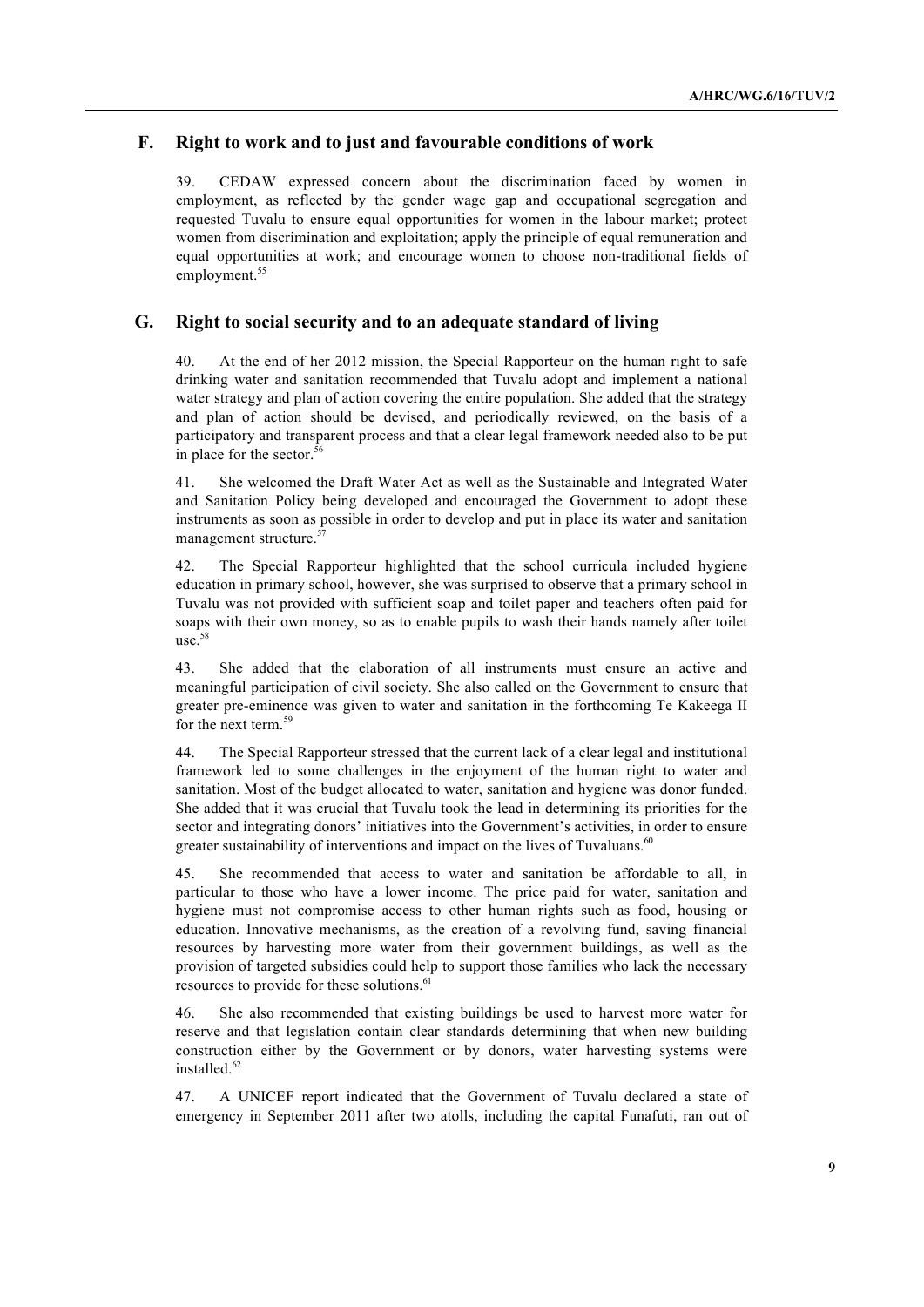safe water supplies. While quick action by governments and partners ensured that children's health and safety were protected, each natural disaster was a step back to achieve the Millennium Development Goals.<sup>63</sup>

### **H. Right to health**

48. CEDAW was concerned that abortion was a punishable offence under Tuvaluan law and that this prohibition might lead women to seek unsafe and illegal abortions with consequent risks to their life and health. It recommended that Tuvalu remove punitive provisions imposed on women who undergo abortion and provide them with access to quality services for the management of complications arising from unsafe abortion.<sup>6</sup>

49. CEDAW was concerned that women, particularly in the outer islands, experienced difficulties in accessing appropriate health care and that outer islands health centres were equipped to attend only to normal deliveries. It was concerned at the inadequacy of preventative health care; and at the decrease in the use of contraceptives and increase of teenage pregnancies and sexually transmitted infections. It was concerned that adequate attention might not be paid to all areas of health care, including mental health and services for those women who might need specialized care, such as disabled women and girls. It urged Tuvalu to address differential needs in the area of general health and the specific health needs of women; address the preventative health care, especially sexual and reproductive health care and enhance access to such services by women in the outer islands; and prevent teenage pregnancies and sexually transmitted infections by increasing knowledge about family planning, including contraceptives, and awareness of existing services.<sup>65</sup>

50. CEDAW was concerned that women and girls might be particularly susceptible to HIV/AIDS infection due to gender-specific norms and recommended that Tuvalu address the impact of HIV/AIDS on women and girls; include a gender perspective in its HIV/AIDS policies and programmes; and undertake awareness-raising campaigns among Government personnel regarding prevention, protection and confidentiality.<sup>66</sup>

### **I. Right to education**

51. CEDAW commended Tuvalu for the free and universal primary education provision through the Education for Life programme and the achievement of high literacy rates. $67$ However, it was concerned at the difference in access to education between urban and rural or remote areas; at the fact that the principle of equality of women and men had not been incorporated into the higher levels of the education system; and at the gender-specific fields of studies. It recommended that Tuvalu implement its Education for Life programme in order to achieve equal access of all girls to all levels of education; encourage women to pursue tertiary education and choose non-traditional fields of study; and set up a system to monitor school push outs and provide them with alternatives outside formal education, including vocational training.<sup>68</sup>

52. UNESCO recommended that Tuvalu enshrine the right to education in its Constitution and adopt further measures (e.g. special laws) which aim to combat discrimination in education, protect minority groups, and promote gender equality.<sup>69</sup>

### **J. Persons with disabilities**

53. CEDAW noted that there was no social response or political framework for addressing the problem of disability for women other than family solidarity.<sup>70</sup>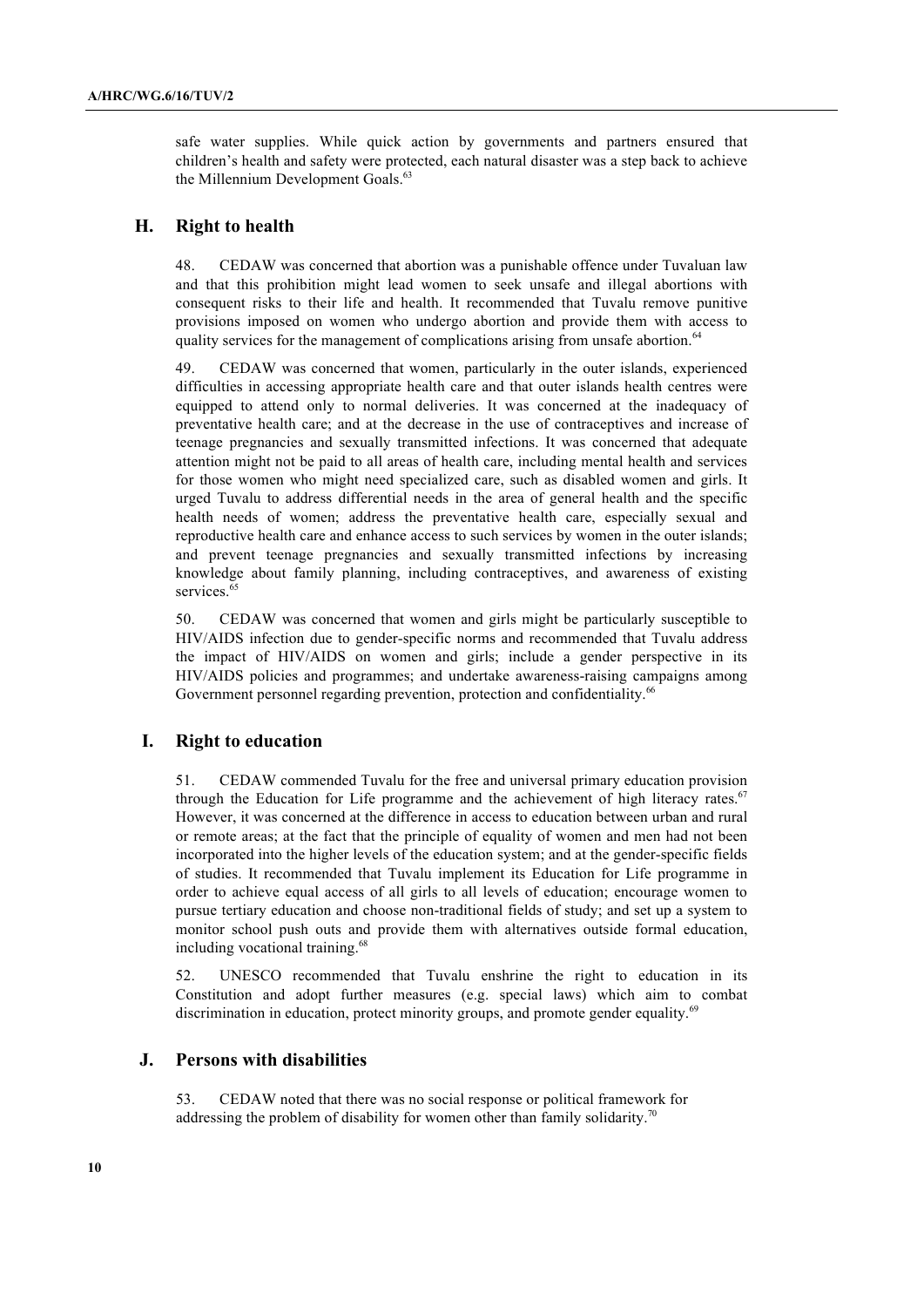### **K. Migrants, refugees and asylum seekers**

54. UNHCR noted that Tuvalu had been a State party to the 1951 Convention relating to the Status of Refugees and its 1967 Protocol since March 1986, but it did not have implementing legislation, regulations or an operational framework for refugee status determination. It recommended that Tuvalu incorporate its obligations under the 1951 Convention into its legislative framework in order to provide a clearer basis for the international protection of refugees. $71$ 

### **L. Right to development and environmental issues**

55. A UNDP document on the Pacific Adaption to Climate Change Project indicated that the physical location and topography of Tuvalu made it especially vulnerable to climate change-related risk, including sea level rise, drought and rise in sea surface temperature. Sea level rise ranked highly due to the unusually high King Tides that had been plaguing Tuvalu for a number of years, causing flooding of dwellings and intrusion of salt water into the freshwater lens. These events impacted adversely on food security, water, health and general living conditions of Tuvaluans.<sup>72</sup>

56. UNHCR recognized that climate change posed a unique set of challenges for small island developing states, including Tuvalu and recommended that Tuvalu contribute actively to an international initiative to address the need for a more coherent and consistent approach to the protection of people displaced externally, i.e. across international borders, by sudden- and slow-onset disasters, including those triggered by climate change.<sup>73</sup>

*Notes*

- $1$  Unless indicated otherwise, the status of ratifications of instruments listed in the table may be found on the official website of the United Nations Treaty Collection database, Office of Legal Affairs of the United Nations Secretariat, http://treaties.un.org/. Please also refer to the United Nations compilation on Tuvalu from the previous cycle (A/HRC/WG.6/3/TUV/2).
- <sup>2</sup> The following abbreviations have been used for this document:

| ICERD             | International Convention on the Elimination of All Forms of Racial Discrimination. |
|-------------------|------------------------------------------------------------------------------------|
| <b>ICESCR</b>     | International Covenant on Economic, Social and Cultural Rights;                    |
| <b>OP-ICESCR</b>  | Optional Protocol to ICESCR;                                                       |
| <b>ICCPR</b>      | International Covenant on Civil and Political Rights;                              |
| <b>ICCPR-OP 1</b> | Optional Protocol to ICCPR;                                                        |
| <b>ICCPR-OP 2</b> | Second Optional Protocol to ICCPR, aiming at the abolition of the death penalty;   |
| <b>CEDAW</b>      | Convention on the Elimination of All Forms of Discrimination against Women;        |
| <b>OP-CEDAW</b>   | Optional Protocol to CEDAW;                                                        |
| <b>CAT</b>        | Convention against Torture and Other Cruel, Inhuman or Degrading Treatment or      |
|                   | Punishment:                                                                        |
| OP-CAT            | Optional Protocol to CAT;                                                          |
| <b>CRC</b>        | Convention on the Rights of the Child;                                             |
| OP-CRC-AC         | Optional Protocol to CRC on the involvement of children in armed conflict;         |
| OP-CRC-SC         | Optional Protocol to CRC on the sale of children, child prostitution and child     |
|                   | pornography;                                                                       |
| OP-CRC-IC         | Optional Protocol to CRC on a communications procedure                             |
| <b>ICRMW</b>      | International Convention on the Protection of the Rights of All Migrant Workers    |
|                   | and Members of Their Families;                                                     |
| <b>CRPD</b>       | Convention on the Rights of Persons with Disabilities;                             |
| <b>OP-CRPD</b>    | Optional Protocol to CRPD;                                                         |
|                   |                                                                                    |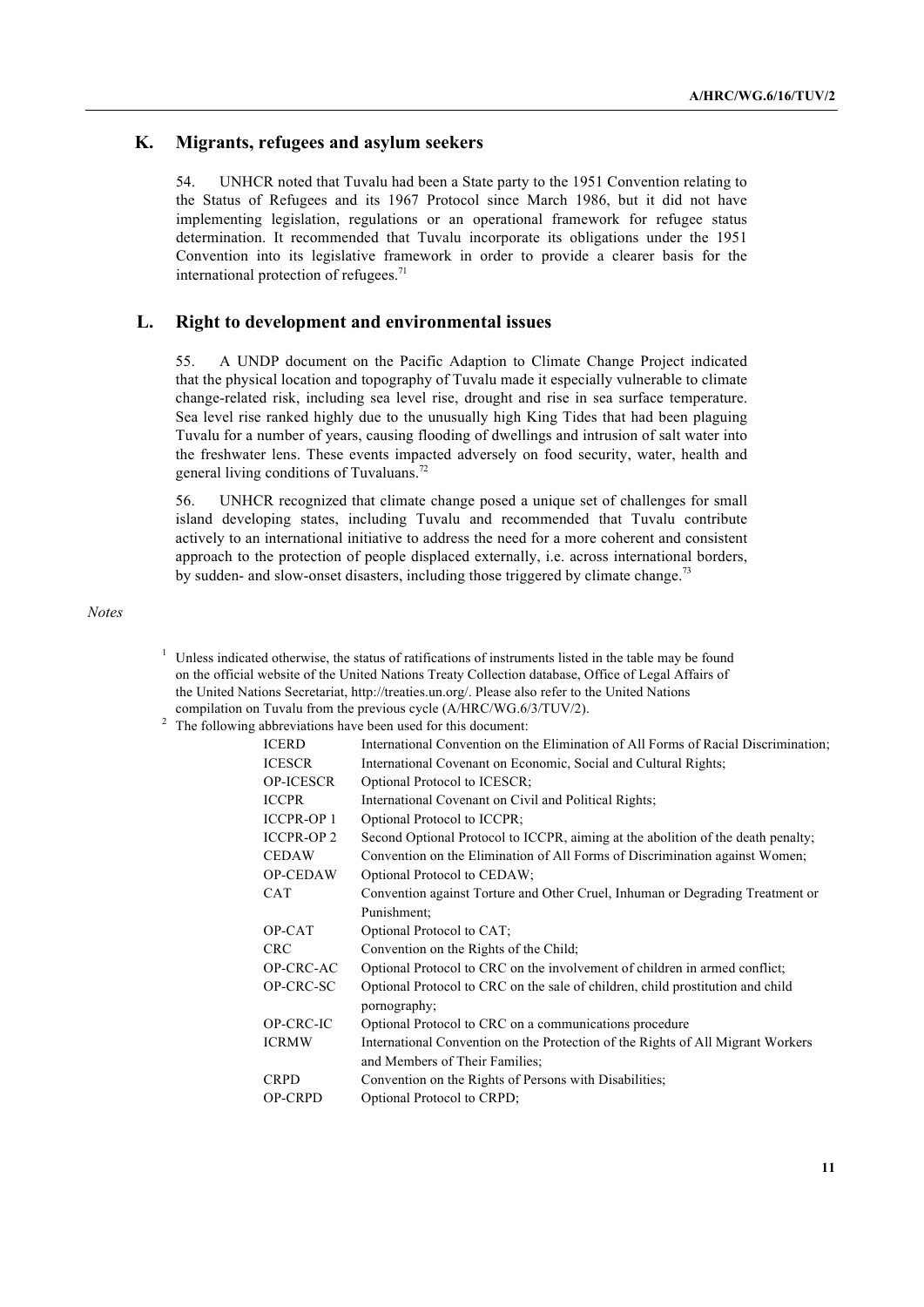- CPED International Convention for the Protection of All Persons from Enforced Disappearance.
- Individual complaints: ICCPR-OP 1, art 1; OP-CEDAW, art. 1; OP-CRPD, art. 1; OP-ICESCR, art. 1; OP-CRC-IC, art.5; ICERD, art. 14; CAT, art. 22; ICRMW, art. 77; and CPED, art. 3. Inquiry procedure. OP-CEDAW, art. 8; CAT, art. 20; CPED, art. 33; OP-CRPD, art. 6; OP-ICESCR, art. 11; and OP-CRC-IC, art. 13. Inter-State complaints: ICCPR, art. 41; ICRMW, art. 76; CPED, art. 32; CAT, art. 21; OP-ICESCR, art. 10; and OP-CRC-IC, art. 12. Urgent action: CPED, art. 30.
- <sup>4</sup> 1951 Convention relating to the Status of Refugees and its 1967 Protocol.
- <sup>5</sup> Geneva Convention for the Amelioration of the Condition of the Wounded and Sick in Armed Forces in the Field (First Convention); Geneva Convention for the Amelioration of the Condition of Wounded, Sick and Shipwrecked Members of Armed Forces at Sea (Second Convention); Geneva Convention relative to the Treatment of Prisoners of War (Third Convention); Geneva Convention relative to the Protection of Civilian Persons in Time of War (Fourth Convention). For the official status of ratifications, see Federal Department of Foreign Affairs of Switzerland, at www.eda.admin.ch/eda/fr/home/topics/intla/intrea/chdep/warvic.html.
- <sup>6</sup> Protocol to Prevent, Suppress and Punish Trafficking in Persons, Especially Women and Children, supplementing the United Nations Convention against Transnational Organized Crime.
- <sup>7</sup> 1954 Convention relating to the Status of Stateless Persons and 1961 Convention on the Reduction of Statelessness.
- <sup>8</sup> Protocol Additional to the Geneva Conventions of 12 August 1949, and relating to the Protection of Victims of International Armed Conflicts (Protocol I); Protocol Additional to the Geneva Conventions of 12 August 1949, and relating to the Protection of Victims of Non-International Armed Conflicts (Protocol II); Protocol Additional to the Geneva Conventions of 12 August 1949, and relating to the Adoption of an Additional Distinctive Emblem (Protocol III).
- <sup>9</sup> International Labour Organization Convention No. 29 concerning Forced or Compulsory Labour; Convention No. 105 concerning the Abolition of Forced Labour; Convention No. 87 concerning Freedom of Association and Protection of the Right to Organise; Convention No. 98 concerning the Application of the Principles of the Right to Organise and to Bargain Collectively; Convention No. 100 concerning Equal Remuneration for Men and Women Workers for Work of Equal Value; Convention No. 111 concerning Discrimination in Respect of Employment and Occupation; Convention No. 138 concerning Minimum Age for Admission to Employment; Convention No. 182 concerning the Prohibition and Immediate Action for the Elimination of the Worst Forms of Child Labour.
- <sup>10</sup> International Labour Organization Convention No.169, concerning Indigenous and Tribal Peoples in Independent Countries and International Labour Organization Convention No.189 concerning Decent Work for Domestic Workers.
- $11$  Concluding observations of the Committee on the Elimination of Discrimination against Women (CEDAW/C/TUV/CO/2), paras. 62 and 57.
- $12$  Ibid., para. 57.
- $13$  UNHCR submission to the UPR on Tuvalu, p. 4.
- <sup>14</sup> UNESCO submission to the UPR on Tuvalu, paras. 40-41.
- <sup>15</sup> CEDAW/C/TUV/CO/2, para. 12.
- $\frac{16}{17}$  Ibid., para. 7.
- $\frac{17}{18}$  Ibid., para. 23.
- $^{18}$  Ibid., para. 24.
- <sup>19</sup> Ibid., para. 18. See also paragraph. 17.
- $20$  Ibid., para. 6.
- <sup>21</sup> Ibid., para. 20.
- $^{22}$  Ibid., para. 26.
- <sup>23</sup> Ibid., paras. 17-18. See also paragraph. 21.<br><sup>24</sup> The following obligations have been used.
- The following abbreviations have been used for this document:
	- CEDAW Committee on the Elimination of Discrimination against Women; CRC Committee on the Rights of the Child.
- <sup>25</sup> CEDAW/C/TUV/CO/2, para. 63.
- <sup>26</sup> For the titles of special procedures, see www.ohchr.org/EN/HRBodies/SP/Pages/Themes.aspx and www.ohchr.org/EN/HRBodies/SP/Pages/Countries.aspx.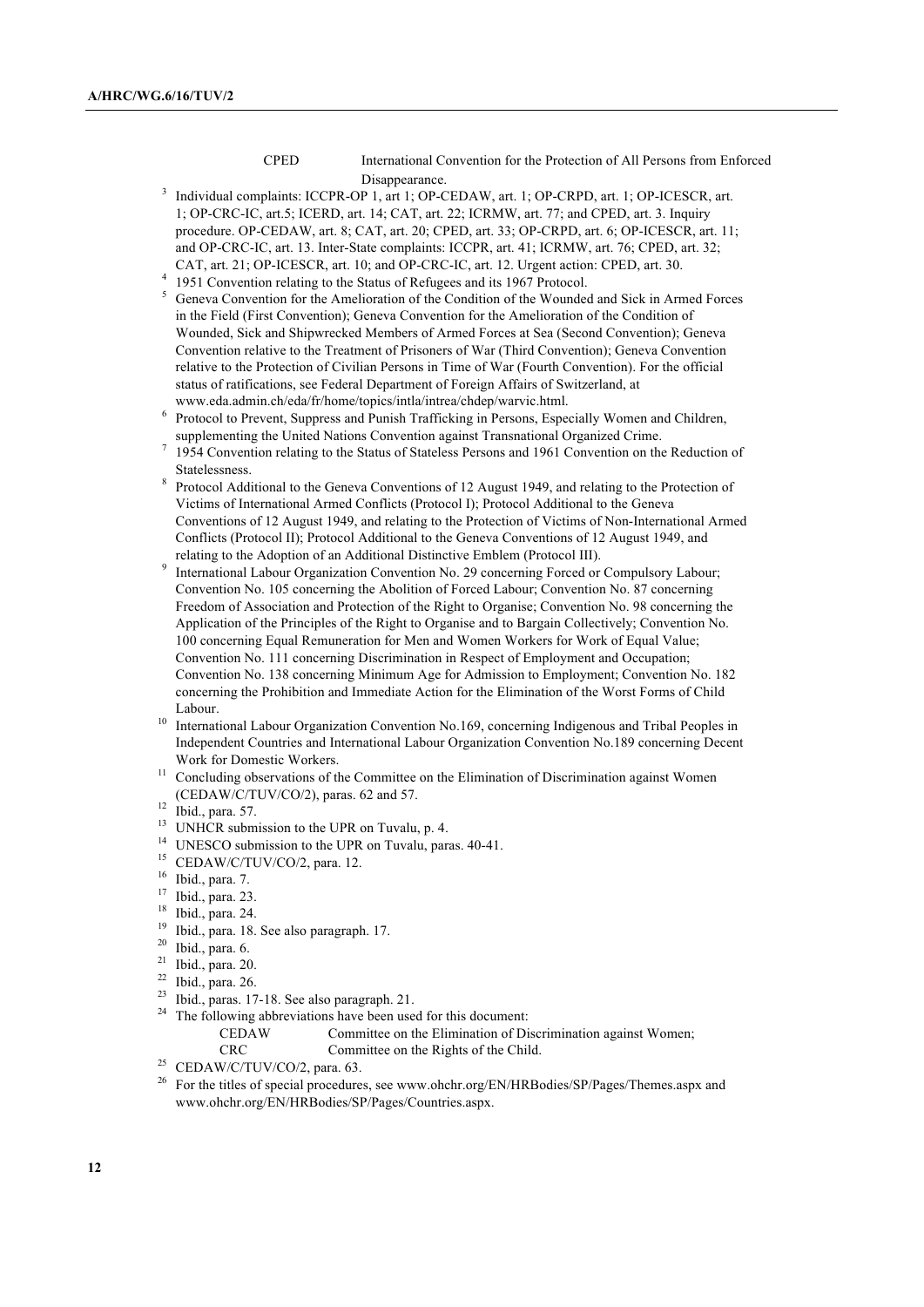- <sup>27</sup> OHCHR Management Plan 2012-2013, p. 181.
- <sup>28</sup> CEDAW/C/TUV/CO/2, paras. 13-14. See also paragraph 15.
- <sup>29</sup> Ibid., paras. 15-16.
- <sup>30</sup> Ibid., paras. 27-28.
- <sup>31</sup> Ibid., paras. 47-48.
- <sup>32</sup> Ibid., paras. 47-48.
- <sup>33</sup> UNDP/UNAIDS, Enabling Effective Responses, HIV in Pacific Island Countries, Options for Human Rights-Based Legislative Report, Suva, Fiji, 2009, p. 65, available at http://www.undppc.org.fj/\_resources/article/files/LowRes\_3011.pdf.
- 
- $34$  CEDAW/C/TUV/CO/2, paras. 29-30.
- <sup>35</sup> Ibid., paras. 31-32.
- <sup>36</sup> Asia-Pacific Human Development Report: Power, Voice and Rights, A Turning Point for Gender Equality in Asia and the Pacific, UNDP Regional Centre for Asia and Pacific, Colombo, Sri Lanka, 2010, p. 116.
- <sup>37</sup> CEDAW/C/TUV/CO/2, paras. 39-40.
- <sup>38</sup> OHCHR, Regional Office for the Pacific, *Human Rights in the Pacific – Country Outlines 2012*, p. 116, available at http://pacific.ohchr.org/docs/HR\_Pacific\_v7\_July\_25.pdf.
- <sup>39</sup> CEDAW/C/TUV/CO/2, paras. 17-18. See also paragraph. 21.
- <sup>40</sup> Ibid., paras. 21-22.
- <sup>41</sup> Ibid., paras. 37-38.
- $42$  UNHCR submission to the UPR on Tuvalu, pp. 3-4.
- <sup>43</sup> Ibid., p. 4.
- <sup>44</sup> CEDAW/C/TUV/CO/2, paras. 51-52.
- $\frac{45}{46}$  Ibid.
- $rac{46}{47}$  Ibid.
- <sup>47</sup> UNDP/UNAIDS, Enabling Effective Responses, HIV in Pacific Island Countries, Options for Human Rights-Based Legislative Report, Suva, Fiji, 2009, p. 76, available at http://www.undppc.org.fj/\_resources/article/files/LowRes\_3011.pdf.
- <sup>48</sup> OHCHR, Regional Office for the Pacific, *Human Rights in the Pacific – Country Outlines 2012*, p.
- 116, available at http://pacific.ohchr.org/docs/HR\_Pacific\_v7\_July\_25.pdf.
- <sup>49</sup> Ibid.
- <sup>50</sup> UNESCO submission to the UPR on Tuvalu, paras. 36 and 46.
- <sup>51</sup> Ibid., paras. 37 and 47.
- $52$  Ibid., paras. 38 and 48.
- <sup>53</sup> CEDAW/C/TUV/CO/2, paras. 35-36.
- <sup>54</sup> OHCHR, Regional Office for the Pacific, *Human Rights in the Pacific – Country Outlines 2012*, p. 115, available at http://pacific.ohchr.org/docs/HR\_Pacific\_v7\_July\_25.pdf.
- $55$  CEDAW/C/TUV/CO/2, paras. 41-42.
- <sup>56</sup> Press Statement by the United Nations Special Rapporteur on the human right to safe drinking water and sanitation – Mission to Tuvalu – 19 July 2011.
- <sup>57</sup> Ibid.
- $\frac{58}{59}$  Ibid.
- $\begin{array}{c} 59 \\ 60 \\ \text{This is} \end{array}$
- Ibid.
- $61$  Ibid.
- $\frac{62}{63}$  Ibid.
- <sup>63</sup> 2011/2012 Looking Back Moving Forward: a Review and Update on UNICEF's Work for Pacific Island Children, Suva, Fiji, p. 33.
- <sup>64</sup> CEDAW/C/TUV/CO/2, paras. 43-44.
- $\begin{array}{c} 65 \\ 66 \end{array}$  Ibid.
- $^{66}$  Ibid., paras. 45-46.
- $^{67}$  Ibid., para. 8.
- $^{68}$  Ibid., paras. 39-40.
- UNESCO submission to the UPR on Tuvalu, paras. 42-43.
- <sup>70</sup> CEDAW/C/TUV/CO/2, para. 49.
- $71$  UNHCR submissions to the UPR on Tuvalu, p. 3.